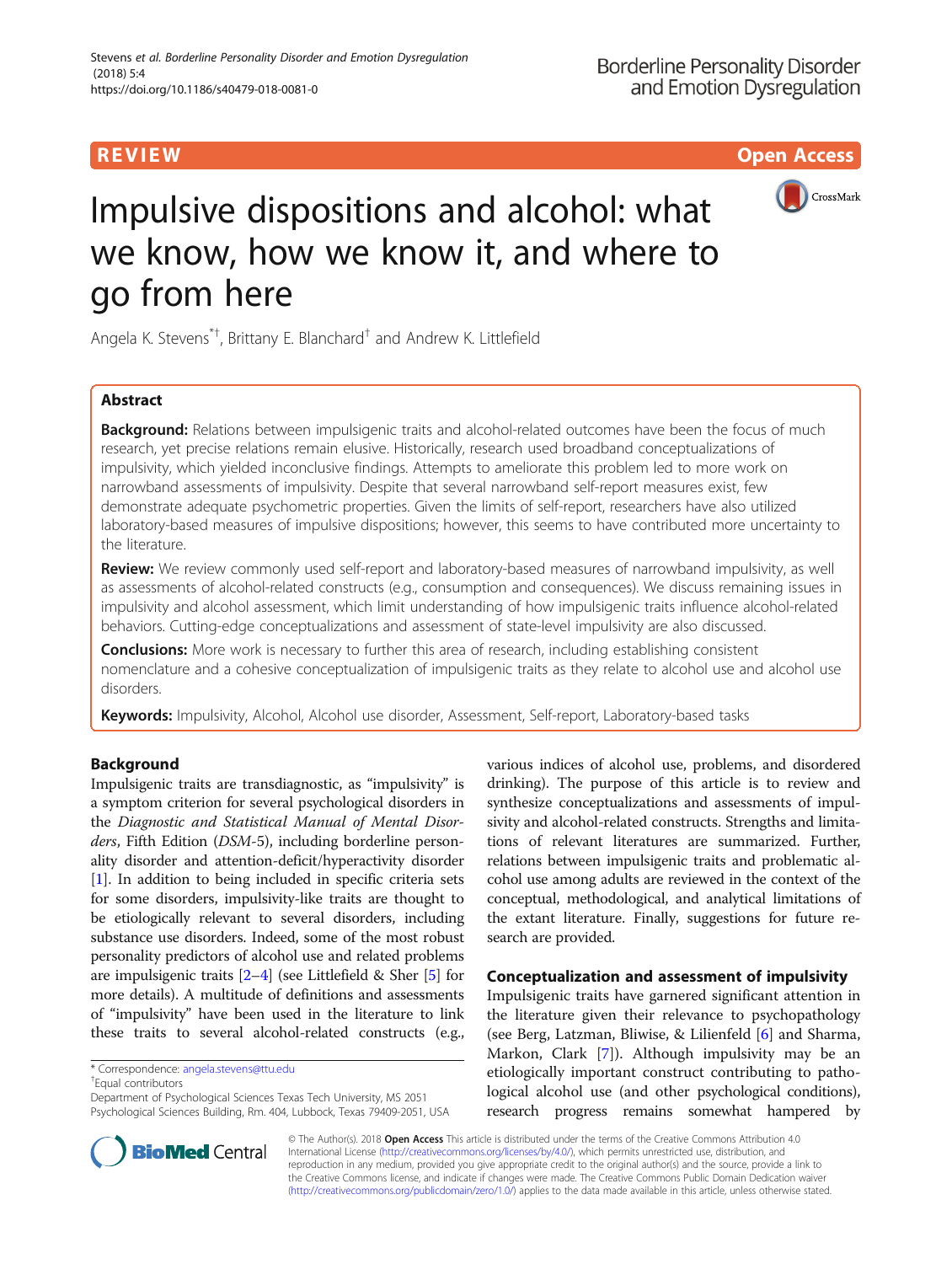inconsistencies in conceptualizations of impulsivity. Broadband impulsivity has historically been ill-defined, which has contributed to a muddled literature (see Evenden [\[8\]](#page-8-0) and Cyders [[9](#page-8-0)]). In fact, Block [\[10\]](#page-8-0) describes a critical flaw of impulsivity assessment (i.e., using broadband, heterogeneous measures) using the "jingle" (i.e., two constructs with similar labels are distinctly different) and "jangle" (i.e., two constructs with different labels are equivalent constructs) fallacies. Initially, "impulsivity" was measured as part of comprehensive personality assessments (e.g., constraint subscale of Tellegen's three-factor model, psychoticism subscale of Eysenck and Eysenck's three-factor model, impulsive-sensation seeking subscale of Zuckerman's alternative five-factor model  $[11–13]$  $[11–13]$  $[11–13]$  $[11–13]$ ). Later, behavioral tasks (e.g., continuous performance tasks) purported to assess "impulsivity" became more common. As a result, the existing literature is riddled with various references to "impulsivity" though multiple assessments and definitions have been used to define a number of theoretically discrete constructs (see Evenden  $[8]$  $[8]$  $[8]$ ). Further, given recent calls to assess homogenous constructs [\[14\]](#page-8-0), some consider the term "impulsivity" to be inaccurate  $([4]$  $([4]$  $([4]$ ; see Cyders [[9\]](#page-8-0)), and recent research has emphasized a "splitting" (rather than "lumping") approach to assessment (e.g., Blanchard et al. [[15](#page-8-0)]). In addition to an enhanced focus on types of impulsivity, there has also been an increased interest in designing measures to distinguish trait- and state-level impulsivity (e.g., Tomko et al.,  $[16]$ ), which adds an exciting intricacy to this enigmatic literature.

# Self-report assessment of impulsive dispositions

Although there are a multitude of self-report assessments that purport to assess various types of impulsivity (e.g., see Sharma, Kohl, Morgan, & Clark [[17](#page-8-0)]; the discussion of Reise, Moore, Sabb, Brown, & London [[18](#page-8-0)]), we focus on two of the most widely used scales: the Barrett Impulsiveness Scale (BIS-11) [[19\]](#page-8-0) and the UPPS-P Impulsive Behavior Scale [\[20](#page-8-0)]. The BIS-11 is comprised of three domains (i.e., motor, nonplanning, and attentional impulsivity) with six facets each. Despite that a strength of this assessment is measurement of impulsivity-like traits, researchers often report a total score when using the BIS-11, which assumes impulsivity to be a unidimensional construct (see Stanford et al. [[21\]](#page-8-0)). Although frequently used, rigorous psychometric assessment of the BIS-11 is limited; however, recent research suggests suboptimal fit for the unidimensional, bifactor, six correlated-factors, and second-order factors models (see Reise, et al. [[18\]](#page-8-0)). Further, in a large adult sample, internal consistency was poor-to-acceptable ( $\alpha$  = .59-.74) for the three domains and unacceptableto-acceptable for the six facets  $(\alpha = .27-.72)$  [\[21\]](#page-8-0). Test

re-test reliabilities at one-month were also substandard across domains  $(r = .61-.72)$  and facets  $(r = .23-.74)$ .

Derived from the five-factor model of personality [[22,](#page-8-0) [23](#page-8-0)], another commonly-used measure of impulsivity-like facets is the UPPS-P [\[20](#page-8-0)]. The UPPS-P measures the following five narrowband impulsivity-like traits: 1) sensation seeking, or the tendency to engage in new and thrilling experiences, 2) lack of planning, or the tendency to act without thinking, 3) lack of perseverance, or the inability to focus attention on a difficult or boring task, 4) positive urgency, or the tendency to act rashly under extreme positive mood, and 5) negative urgency, or the tendency to act rashly under extreme negative mood. The UPPS-P consistently demonstrates strong psychometric properties, including acceptable-to-excellent internal consistency (e.g., .83 to .94 across subscales among college students) [[22](#page-8-0)] and high test-retest reliabilities in a nonclinical emerging adult sample (e.g., .81 to .93 across subscales)  $[24]$  $[24]$ . Further, tests of measurement invariance indicate the UPPS-P is invariant across Hispanic and non-Hispanic students [[25\]](#page-8-0). Although additional work is warranted, evidence also indicates the UPPS-P may be invariant across gender [\[26](#page-8-0)]. As a result, the UPPS-P has received endorsement from the National Institutes of Health's (NIH) PhenX Toolkit [\[27](#page-8-0)] as the recommended selfreport measure of impulsigenic traits.

Unlike the BIS-11, researchers tend to report facetlevel scores of the UPPS-P (rather than an overall score), which utilizes the multidimensionality of this scale and is likely a more accurate reflection of impulsigenic trait structure, more broadly. Illustrating this issue, using principal components analysis, BIS subscales loaded onto multiple narrowband UPPS facets, indicating BIS subscales may represent heterogenous constructs and/or items (see Whiteside & Lynam [[23\]](#page-8-0)).

Although there are distinct differences among traditional conceptualizations of impulsivity (as noted above), these models of assessment are similar in that impulsivity is conceptualized as a comparatively stable trait. Indeed, this trait conceptualization provides information regarding individuals' predispositions for impulsigenic behavior, though clinically relevant information is missing. More specifically, trait impulsivity assessments do not identify when an impulsive behavior will occur – or state impulsivity (see Tomko et al.  $[16]$  $[16]$ ).

Most recently, Tomko et al.  $[16]$  $[16]$  developed a selfreport measure of momentary impulsivity (i.e., Momentary Impulsivity Scale [MIS]), which is the first self-report measure of state-like impulsivity. Prior to the development of the MIS, state impulsivity has been ostensibly examined via laboratory-based behavioral tasks, as these tasks provide "behavioral snap shots" of how individuals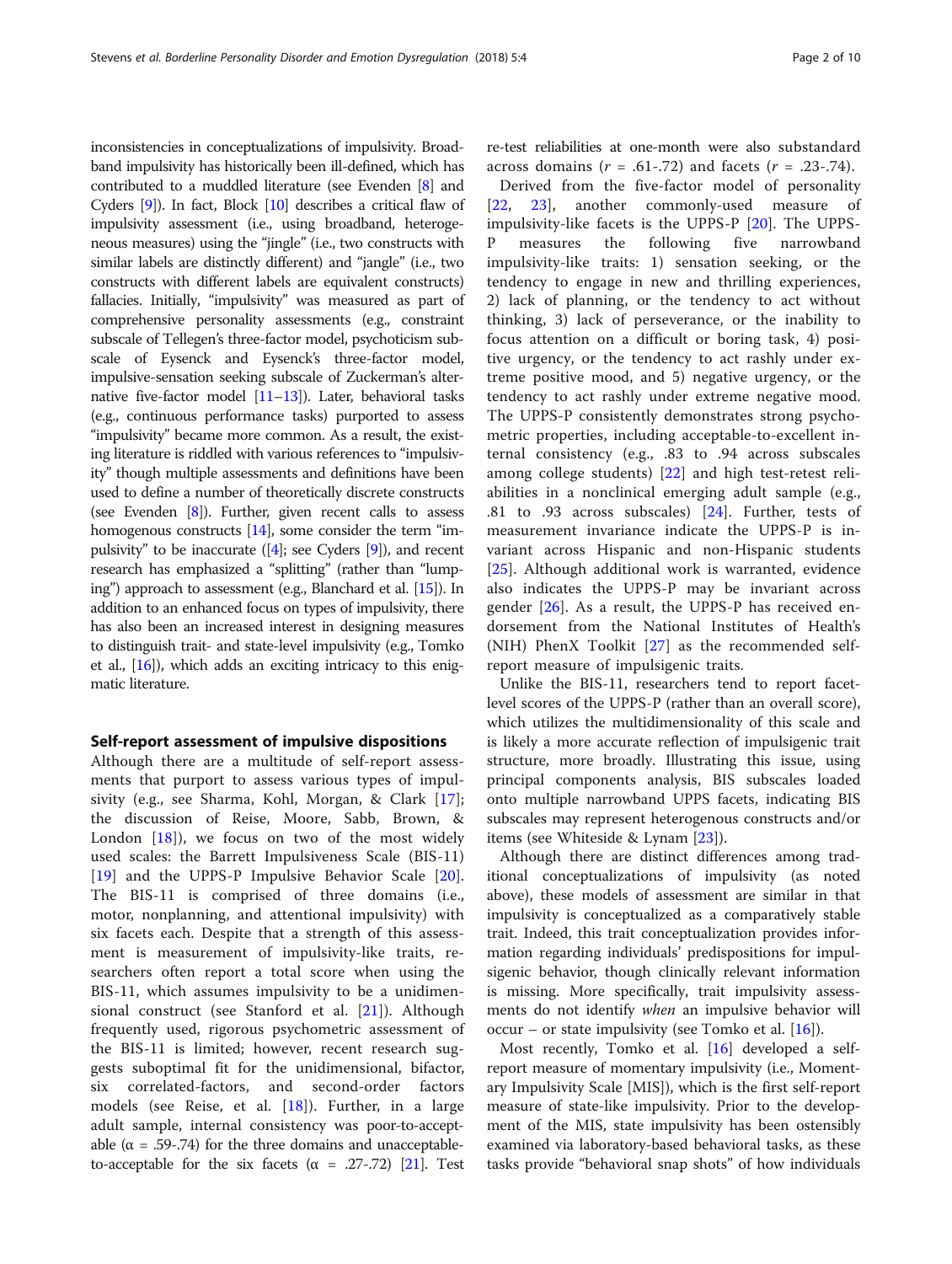would respond in a particular situation (see Cyders & Coskunpinar [\[28\]](#page-8-0), p. 967). In this growing area of research, the introduction of the MIS offers the field a more viable option for rigorous psychometric research, compared to laboratory-based tasks, to improve our ability to accurately assess state-level impulsivity. The between- and within-person one-factor structure of the MIS exhibited good fit to the data, and the scale demonstrated high between-person reliability (or rank ordering of individuals remained stable across time) and moderate within-person reliability, which provided evidence for its state-like properties [[16\]](#page-8-0). Further, Tomko et al. [\[16](#page-8-0)] also provided preliminary evidence for content validity of the MIS, as it significantly correlated with three of the four UPPS facets (i.e., urgency, lack of planning, and lack of perseverance) and the three BIS subscales and total score in the overall sample. In addition to using the MIS, other approaches to examine within-person impulsivity over time include the use of psychometricallyvalidated trait measures of impulsivity (e.g., the UPPS; [[23\]](#page-8-0) with EMA [[29\]](#page-8-0)).

# Assessment of impulsive dispositions via laboratory-based behavioral tasks

Although self-reported assessments of impulsivity have multiple strengths (e.g., relative ease of administration; detailed psychometric evaluations of some scales), there are also notable limitations to self-report measures (e.g., social desirability bias, face validity; see Northrup [\[30\]](#page-8-0) for selfreport limitations and additional discussion in Strengths and Limitations of Impulsive Disposition Assessment below). In part to address these limitations, laboratory-based tasks remain popular behavioral indices of impulsivity. Similar to the self-report assessment literature, research examining laboratory-based behavioral tasks of impulsigenic traits is complicated by the existence of numerous tasks purported to assess distinct facets of impulsivity (e.g., response inhibition vs. delay discounting; see Cyders & Coskunpinar [\[28](#page-8-0)] and see Dick et al. [\[31](#page-8-0)]). Laboratory-based tasks often assess multiple forms of "impulsivity," including behavioral undercontrol and attentional processes (see Hamilton et al. [[32](#page-8-0), [33\]](#page-8-0)). For example, response inhibition tasks, such as the Go-Stop paradigm (see Dougherty, Mathias, Marsh, & Jagar [[34](#page-8-0)]), require inhibition of motor responses when signaled by the changing of a stimulus. Similarly, the Immediate and Delayed Memory tasks (IMT/DMT) assess rapid response impulsivity [\[35](#page-8-0)]. Another behavioral task is the continuous performance task [\[36\]](#page-8-0), which assesses response inhibition, as well as initiation and attention. Further, another attentional indicator of "impulsivity" is distortions in time perception (e.g., Time Paradigm) [[34](#page-8-0)]. Another distinct, though important construct, often assessed behaviorally (c.f., Monetary Choice Questionnaire [MCQ]) [[37](#page-8-0)], is delay discounting, or the preference for smaller, more

immediate rewards (e.g., Two Choice Impulsivity Paradigm [TCIP], Single Key Impulsivity Paradigm [SKIP]) [[34\]](#page-8-0). Efforts to examine psychometric properties of laboratorybased behavioral tasks (e.g., test-retest reliability) suggest variability in reliability across task types. For example, in a sample of healthy adults assessed on average approximately nine days apart, test-retest reliability varied across tasks: inattention (including CPT omission errors;  $r = .38-.42$ ), impulsive action (as measured by the stop signal task, Go/ NoGo task, and CPT commission errors;  $r = .65-.73$ ), and impulsive choice (including delay discounting;  $r = .76-.89$ ) [[24](#page-8-0)]. See Fillmore and Weafer [\[38\]](#page-8-0) for an overview of laboratory-based behavioral tasks, including strengths and limitations of several behavioral tasks.

# Relations between self-report and laboratorybased tasks

Efforts to bridge the gap between the self-report and laboratory task literature have utilized advanced statistical approaches (e.g., meta-analytic, structural equation modeling) to conceptualize the latent structure of impulsivity, and often include the UPPS framework. For example, Sharma et al. [\[7\]](#page-8-0) used a meta-analytic approach to capture the structure of impulsivity. These findings indicated "impulsivity" consists of four distinct impulsigenic traits (i.e., the four traits assessed by the UPPS) and four behavioral/cognitive impulsivity-related constructs (i.e., inattention, inhibition, impulsive decision-making, and shifting). Similarly, MacKillop et al. [[39](#page-8-0)] used a combination of self-report (i.e., BIS-11, UPPS-P, MCQ) and laboratory-based tasks (i.e., Go/NoGo Task, Conner's CPT) to assess a proposed latent structure of impulsivity comprised of three distinct domains: impulsive choice (i.e., inability to delay monetary gratification), impulsive action (i.e., response inhibition failure), and impulsive personality traits (e.g., attention, nonplanning, lack of perseverance). Although sensation seeking was tested, it did not load onto the impulsive personality domain (i.e.,  $\lambda <$  .2). With sensation seeking removed, they achieved adequate fit for the three-factor model; however, this solution largely reflected method effects (e.g., all of the self-reported assessments, including the various facets of the UPPS, loaded onto the same "impulsive personality" trait). Consistent with these findings, in a meta-analysis by Cyders and Coskupinar [\[28\]](#page-8-0), the mean sample-size weighted effect size between behavioral tasks and UPPS-P self-report was small  $(r = .10)$ . More specifically, lack of perseverance, lack of planning, and negative urgency were associated with failure to inhibit prepotent response ( $r = .10$ ,  $r = .11$ , and  $r = .11$ , respectively). Lack of planning was also linked to delay discounting  $(r = .13)$  and distortions in response time  $(r = .10)$ , whereas sensation seeking was only related to delay discounting  $(r = .06)$ . In a separate study, negative urgency was correlated with shorter delay latency on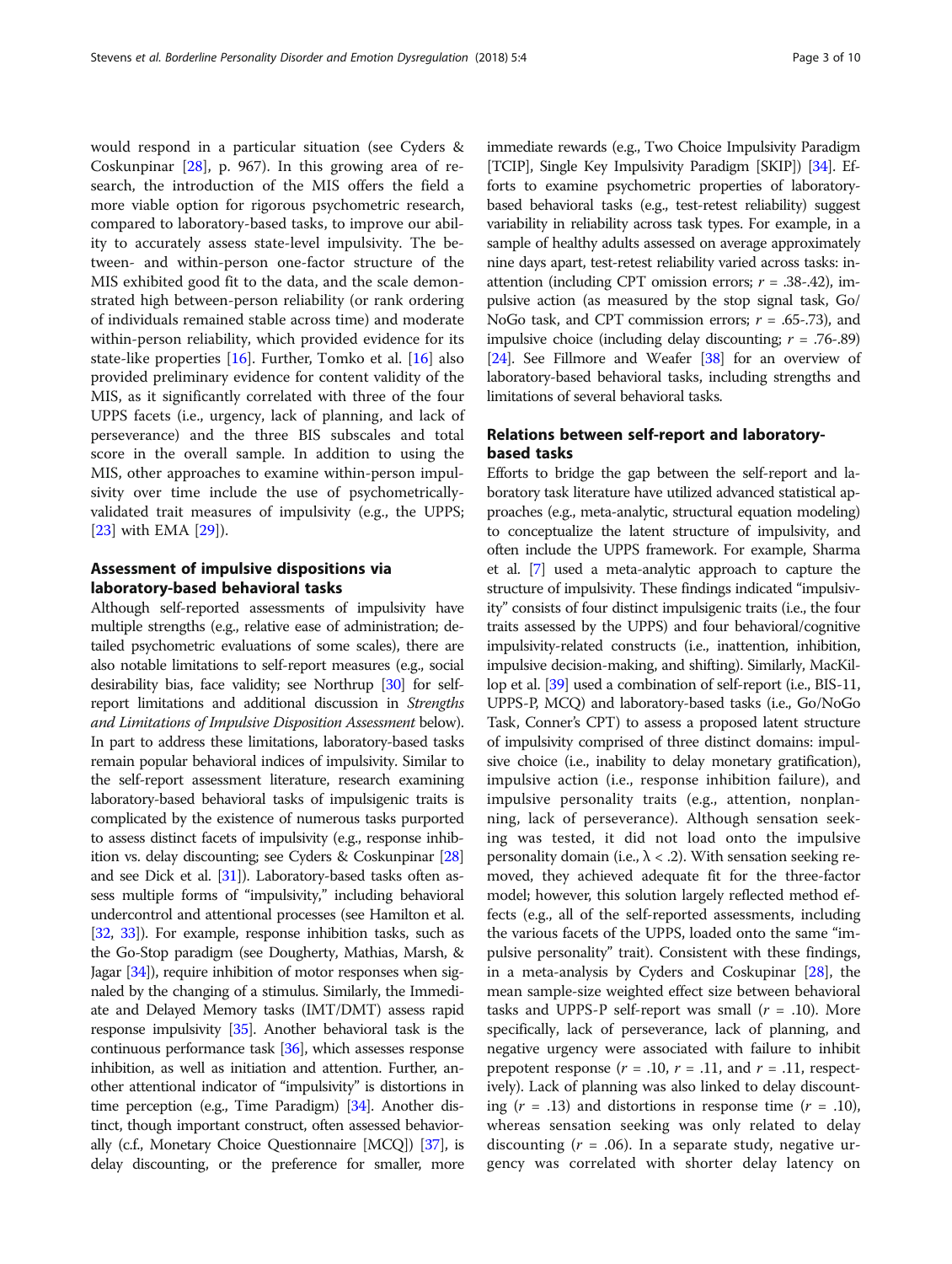the TCIP  $(r = -.29)$ , and sensation seeking was linked to distortions in elapsed time  $(r = -.23)$  [[40\]](#page-8-0); notably, in another study [[41\]](#page-8-0), the magnitude of the correlation between negative urgency and TCIP was higher than the correlation  $(r = .14)$  between self-report delay discounting (as assessed by the MCQ [[37](#page-8-0)] and laboratory-based delay discounting (as assessed by the TCIP) [[34\]](#page-8-0). Evidence also suggests that BIS-11 domains and facets were uncorrelated with IMT, DMT, GoStop, TCIP, and SKIP (see Stanford et al. [[21\]](#page-8-0)). These findings suggest that prepotent response inhibition failure corresponds most consistently with selfreported impulsigenic traits; however, it is evident that self-report and laboratory-assessed impulsivity appear to assess distinct constructs with little shared variance (see Cyders & Coskunpinar [[28](#page-8-0)]).

# Strengths and limitations of impulsive disposition assessment

#### Self-report assessments

Broadly, strengths of self-report assessment include their cost-effectiveness, efficiency, ease of dissemination, and face validity. That said, there are notable limitations to selfreport, including face validity (e.g., participants may not be motivated to respond in a honest manner; see Cyders & Coskunpinar [\[28](#page-8-0)] for more details). More specific to "impulsivity," Reise et al. [\[18\]](#page-8-0) noted multiple issues with the BIS-11, including the following: "(a) low or near-zero correlations of some items with others; (b) highly redundant content of numerous item pairs; (c) items with salient cross-loadings in multidimensional solutions; and ultimately; (d) poor fit to confirmatory models"; moreover, they conclude, "use of the BIS-11 total score as reflecting individual differences on a common dimension of impulsivity presents challenges in interpretation" (p. 631).

Even among the "gold standard" of self-report assessment, some are reconsidering the utility of splitting urgency (i.e., combining positive and negative urgency to reflect an overall affective urgency; [\[42](#page-8-0)–[44\]](#page-8-0) to combat potential redundancy or suppressor effects in multivariate models. As a recent recommendation notes,

It is important to appreciate that the two urgency traits correlate highly with each other, with correlation values ranging from .46 (Cyders and Smith, 2007) to .69 (Settles et al., 2014). For that reason, when the two traits do not predict differently (which may be the case in the prediction of problem drinking or drug use), it may be wise to combine them and use the overall urgency trait. (Smith & Cyders, [[45\]](#page-8-0), p. S7).

Further, though there is some initial evidence of measurement invariance of the UPPS-P across gender [\[26](#page-8-0)], additional work could examine the impact of assumptions regarding indicator scaling (i.e., specifying items as continuous versus categorical). Beyond psychometric issues, others have criticized the UPPS impulsivity framework on theoretical grounds (see Gullo, Loxton, & Dawe [[46\]](#page-8-0)). Clearly, a consensus on the conceptualization of impulsigenic traits has not been reached, even among developers of the scale (e.g., [\[42](#page-8-0)–[44,](#page-8-0) [47\]](#page-8-0)).

Another approach to impulsivity assessment is the "lumping" of various subscales to create idiosyncratic, heterogeneous assessments of "impulsivity." This approach can lead to both psychometric and interpretational concerns. Demonstrating this issue, previous work examining "behavioral undercontrol" utilized subscales from multiple assessments, which may or may not reflect aspects of impulsive behavior (i.e., the Novelty Seeking scale of the Tridimensional Personality Questionnaire [TPQ] [[48\]](#page-8-0), the Psychoticism subscale of the Eysenck Personality Questionnaire-Revised [EPQ-R] [[12\]](#page-8-0), and the reverse-scored Lie subscale of the EPQ-R) [[49\]](#page-8-0). Approaches which lump multiple measures may yield different substantive findings, limit comparability across studies, and impede and meta-analytic endeavors.

#### Laboratory-based behavioral tasks

Laboratory-based tasks are thought to address some of the limitations of self-reported assessments. Indeed, these methods are purported to measure individuals' behaviors, as opposed to how individuals think they would respond in a given situation (see Cyders & Coskunpinar [[28\]](#page-8-0)). However, one primary concern of behavioral tasks is the limited ecological validity and the use of different tasks (as well as inherently different conceptualizations) to measure similar constructs, which precludes researchers from making accurate comparisons across studies (see King Patock-Peckham, Dager, Thimm, & Gates [[50\]](#page-8-0) and see Sharma et al. [[7\]](#page-8-0)).

For example, given laboratory tasks are capturing a specific behavior within a discrete period, it is argued these tasks are more reflective of state-level (as opposed to trait-level) impulsivity [[28,](#page-8-0) [40](#page-8-0)]. Despite this, evidence suggests moderate-to-high test-retest reliability for a number of these tasks, suggesting more trait-like, rather than state-like, qualities (see Weafer et al. [\[24](#page-8-0)]). Laboratory-based assessments also have different parameters that can be altered by researchers, and these are often not made explicit in research using such assessments. For instance, researchers can change the percentage of stop trials on the Stop-Signal Reaction Time Task (SSRT), which can impact correlations with self-report measure of impulsigenic traits  $([51–53]$  $([51–53]$  $([51–53]$  $([51–53]$ ; see Sharma et al., [[7](#page-8-0)]). Moreover, the tasks purported to measure the same dimensions of "impulsivity" (e.g., inhibition) demonstrate weak-to-nonexistent correlations (see Rey-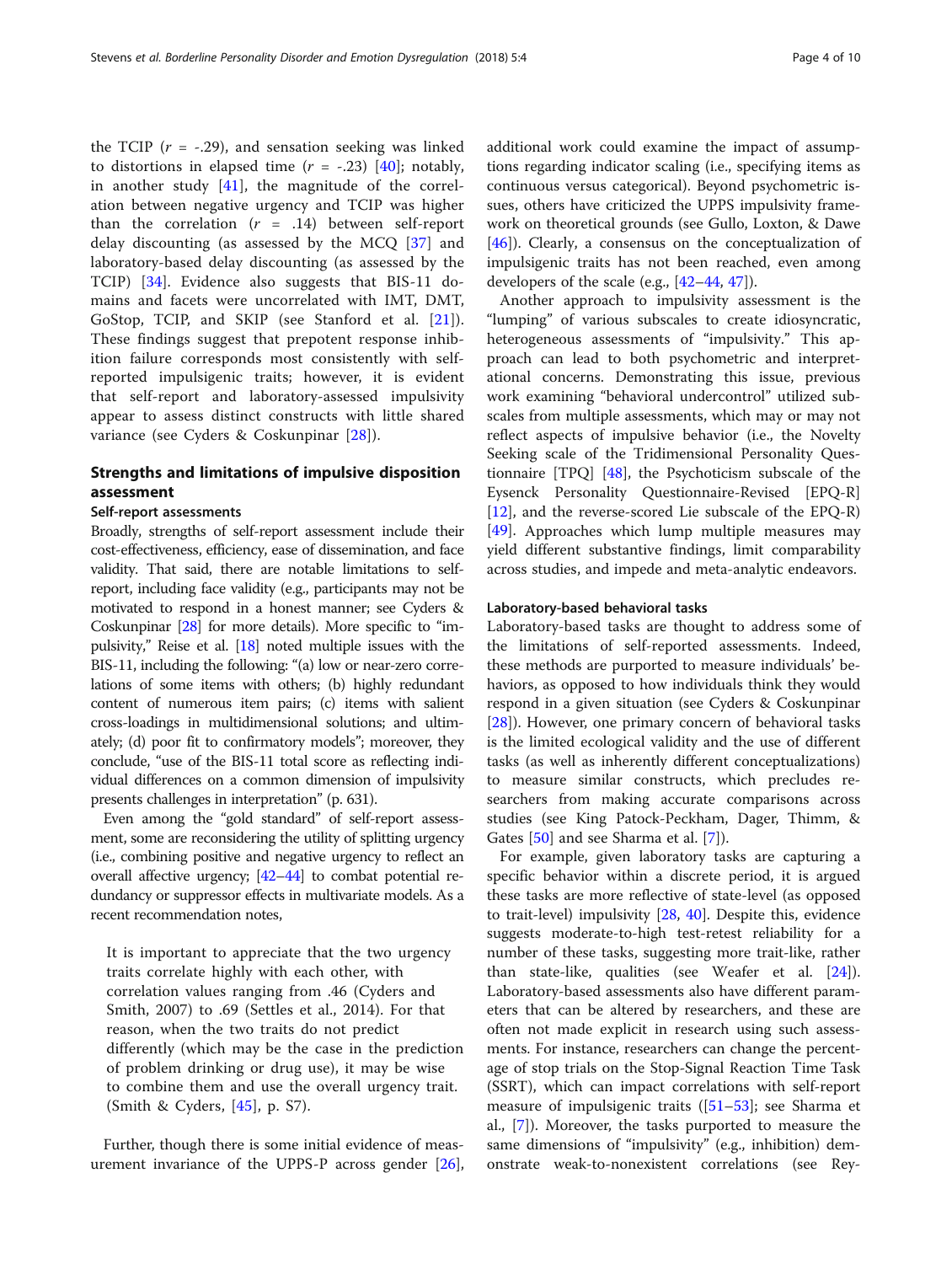Mermet et al. [[54\]](#page-9-0)). For other limitations of using laboratory-based tasks to measure individual differences, see Hedge, Powell, and Sumner [[55\]](#page-9-0).

Moreover, although impulsivity assessment using multi-trait, multi-method (MTMM) approaches have been executed (e.g., Smith et al. [[4\]](#page-8-0); MacKillop et al. [[39\]](#page-8-0)), more work is needed. Specifically, in Smith et al. [[4\]](#page-8-0), self-report assessments of the UPPS-P were compared to orally-administered assessments of the same scale. One major reason to utilize a MTMM approach is to reduce method variance (e.g., self-report assessments may show overlap due to response bias related to social desirability); however, the use of orally-administered UPPS-P items do not quell the limitations of selfadministered self-report items (e.g., response bias). Indeed, this approach may increase bias due to social desirability pressures [[56\]](#page-9-0). Thus, this type of work may not reflect a true MTMM approach in the traditional sense [[57\]](#page-9-0). More traditional MTMM approaches have been used (i.e., include self-report and laboratory tasks) [\[39](#page-8-0)]. However, as noted previously, these findings should be interpreted with caution, as it appears some solutions reflect method variance (i.e., in MacKillop et al. [\[39](#page-8-0)] all self-reported impulsivity measures loaded onto the same factor despite the notion that these measures purportedly assess multiple, distinct constructs) rather than the identification of latent constructs. Without understanding and appropriately modeling the true latent structure of impulsive dispositions, we can continue to expect inconsistent, and, at times, puzzling findings.

# Conceptualization and assessment of alcoholrelated outcomes

As with impulsivity, establishing consistent operational definitions and terminology for alcohol-related outcomes is crucial if one seeks to understand the "impulsivity-alcohol" relation. Much debate remains regarding the classification of consumption, alcohol-related problems, and AUDs. For example, under the previous classification system, alcohol abuse and alcohol dependence were differentiated, though this distinction has been replaced by alcohol use disorder in the DSM-5 [[1\]](#page-7-0). Although this change includes many improvements (e.g., removing of legal issues, addition of craving) [[58](#page-9-0)] and may improve diagnostic validity and reliability by reducing diagnostic imposters (see Lane & Sher [\[59](#page-9-0)]), the new criteria are not without limitations. Specific issues remaining include treatment of symptoms as equivalent despite varying degrees of severity (e.g., tolerance versus withdrawal; [[60\]](#page-9-0)), disregard for symptom patterns [\[59\]](#page-9-0), and use of consequences in establishing diagnoses (see Martin, Chung, Kirisci, & Langenbucher [[60](#page-9-0)]). Additionally, emerging work based on Item Response Theory (IRT) indicates substantial variability in the difficulties (closely related to base rates) of AUD symptoms as a function of the instrument used for assessment (see Lane, Steinley, & Sher [[61\]](#page-9-0)), which creates challenges for work focused on linking impulsivity-like traits with specific symptoms of AUD.

# Assessment of alcohol use and alcohol-related consequences

It is important to note that though the assessment of consumption is not currently included as criteria for an AUD (though this has been considered, e.g., Hasin et al. [[58](#page-9-0)]), alcohol consumption is necessary to meet criteria for AUD. To assess consumption, researchers and clinicians have several self-report measures from which they can choose, though other indices are now available (e.g., biomarkers; see Summary and Future Directions). For example, many use quantity-frequency (Q-F) items, which typically assess various indices of consumption (e.g., daily quantity, quantity of greatest consumption, average frequency, frequency of binging) over a specified amount of time. These measures can then be used to create Q-F scores [[62](#page-9-0), [63\]](#page-9-0) or items can be used individually as separate outcome measures. More standardized forms include the Timeline Followback Procedure (TLFB), which has evidence for acceptable psychometric properties [[62,](#page-9-0) [64](#page-9-0)] and the Daily Drinking Questionnaire-Revised (DDQ-R) adapted from the original DDQ [[65](#page-9-0)]. For example, the DDQ-R asks individuals to estimate the number of standard drinks consumed in a typical week from the past month. There are also various indices of "risky drinking." For example, to quantify so-called binge drinking, the National Institute of Alcohol Abuse and Alcoholism's (NIAAA) conceptualization, defined as 4+ drinks in a two-hour period (5+ for males), is increasingly becoming the accepted definition. Despite this improvement, several terms are used seemingly interchangeably in the literature, (e.g., problematic drinking, excessive drinking, heavy episodic drinking), which exacerbates conceptualization and assessment issues.

Dozens of assessments of alcohol-related consequences exist, and commonly used measures include screeners like the Alcohol Use Disorder Identification Test (AUDIT) [\[66\]](#page-9-0). The AUDIT (which also includes assessments of alcohol use) exhibits good-to-excellent internal consistency reliability, with Cronbach's alphas ranging from .77 to .94 across a variety of samples (e.g., primary care patients, college students; Allen, Litten, Fertig, & Babor [[67\]](#page-9-0); see de Meneses-Gaya et al. [[68\]](#page-9-0) for a review of psychometric properties). More comprehensive measures of consequences, such as the Young Adult Alcohol Consequences Questionnaire (YAACQ) [\[69](#page-9-0)], the Young Adult Alcohol Problems Screening Test (YAAPST) [[70\]](#page-9-0), and the Rutgers Alcohol Problem Index (RAPI; see Neal, Corbin, & Fromme, 2006 for an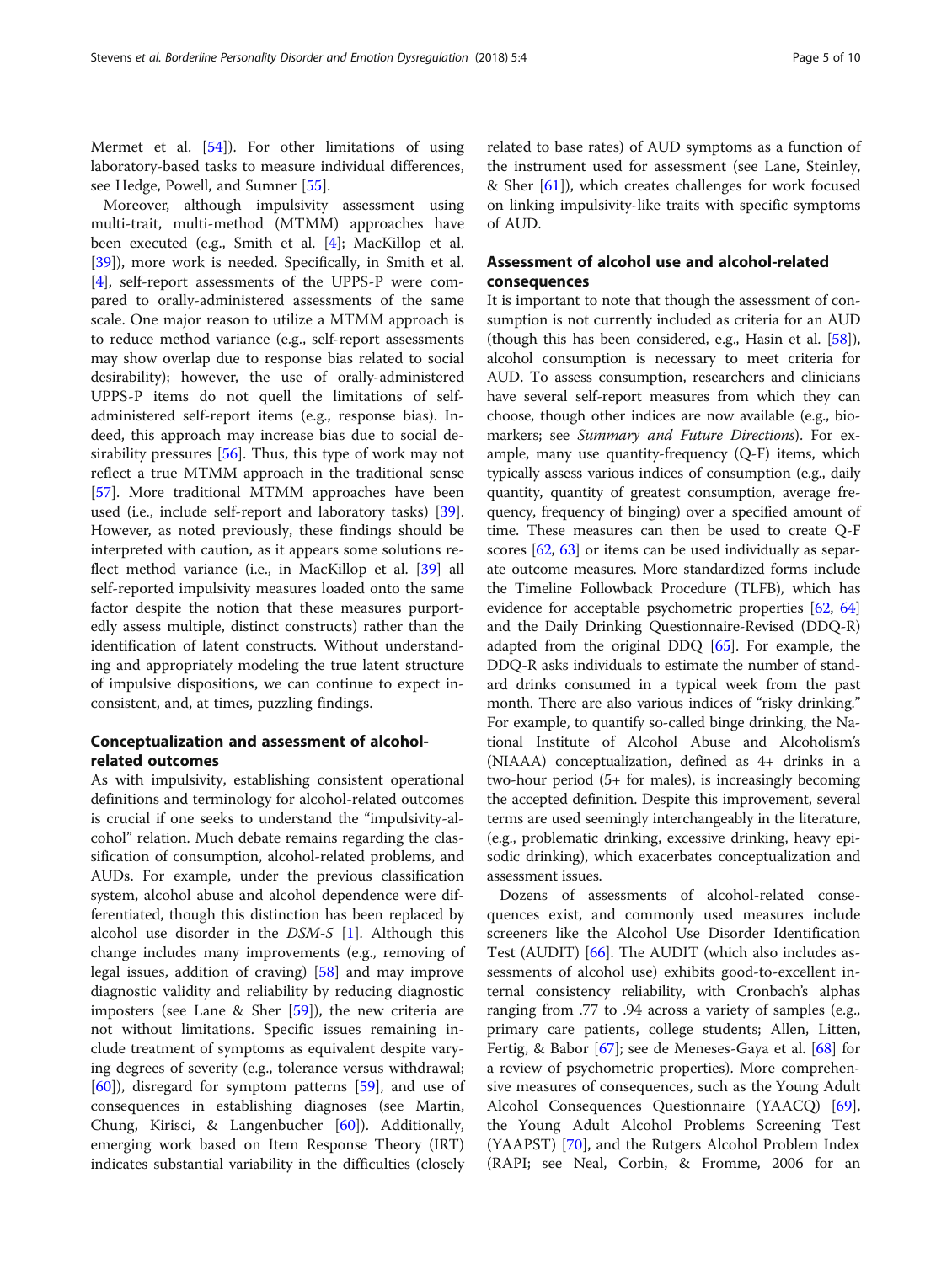improved version [[71,](#page-9-0) [72](#page-9-0)]), also have evidence for acceptable psychometric properties. These measures typically assess a range of problems, including physical, intrapersonal, social, and occupational consequences. Although many of these measures include DSM-5 AUD criteria [[1\]](#page-7-0), limitations remain, including limitations inherent to self-report, as well as more alcohol-specific issues [[59\]](#page-9-0). Additional issues remain in analytic approaches. For example, many researchers use a summed-score approach to consequences, which does not consider that some consequences (e.g., withdrawal) are more severe than others (e.g., hangover). Moreover, many researchers often adjust for alcohol consumption when assessing consequences as an outcome, which may create interpretational issues and result in unnecessarily adjusting relevant variance in the dependent variable [[73,](#page-9-0) [74\]](#page-9-0). In sum, a consensus regarding how to define, assess, and analyze alcohol-related outcomes has yet to be reached.

# Relations between impulsive dispositions and alcohol-related outcomes

Despite the limitations regarding conceptualization and assessments of the constructs of interest, a myriad of research has examined the relations between "impulsivity" and alcohol outcomes. In most research, the methods previously reviewed (i.e., self-report and lab-based tasks of impulsivity, self-reported alcohol outcomes) are typically used to assess impulsivity-alcohol relations. However, another area of importance are alcohol-challenge studies in which individuals consume alcohol and then perform laboratory-based behavioral tasks of impulsivity. Although outside of the scope of this review, see Littlefield, Stevens, and Sher [[75](#page-9-0)] for a review of developmental processes of "impulsivity" and alco-hol (e.g., "maturing out") [\[76\]](#page-9-0), as well as other etiological models of alcohol involvement.

## Self-reported impulsive dispositions and alcohol

Regarding self-report assessment of impulsigenic traits, the BIS-11 total score is associated with alcohol consumption and use status [\[77](#page-9-0), [78\]](#page-9-0), as well as related problems [[79](#page-9-0)–[81](#page-9-0)], including early-onset AUD symptomatology [\[82,](#page-9-0) [83\]](#page-9-0). For example, in one study examining past-month drinking among college students, the BIS-11 total was positively associated with drinks per drinking occasion ( $r = .21$ ) and length of drinking occasion  $(r = .14)$ ; at the subscale level, motor  $(r = .22)$  and cognitive subscales  $(r = .18)$  were associated with drinks per occasion, and cognitive was related to length of occasion  $(r = .16)$ . Nonplanning was not associated with any index of alcohol consumption [\[84\]](#page-9-0). When examining UPPS-P facet-level relations and alcohol constructs, more work has been done relative to the BIS. For example, meta-analytic approaches examining mean effect sizes (ES) indicate sensation seeking is robustly associated with increased drinking frequency  $(ES = .22)$  and binge drinking  $(ES = .36)$ , whereas lack of planning tends to be associated with increased drinking frequency  $(ES = .21)$ , and alcohol-related problems  $(ES = .26)$  [[85](#page-9-0)]. Lack of perseverance is linked to increased drinking quantity  $(ES = .32)$ and frequency (.28), and may be associated with drinking onset, whereas negative urgency is often associated with drinking frequency  $(ES = .22)$ , alcohol-related problems  $(ES = .34)$ , and AUD symptomatology  $(ES = .38)$  [[85](#page-9-0)]. Although less work has been done with positive urgency, existing findings indicated relations with alcohol-related problems ( $r = .34$ ; see Coskunpinar, Dir, & Cyders [\[85](#page-9-0)] for a meta-analysis and see Littlefield et al. [\[75](#page-9-0)] for a review). Further, self-reports of state-level impulsivity and it relations to alcohol-related outcomes remains in its nascent stages; however, using ecological momentary assessment (EMA), impulsivity (as assessed by the MIS) was positively associated with alcohol use at the momentary level (i.e., on a particular occasion) and at the daily level [[86](#page-9-0)].

# Laboratory-based tasks and alcohol-related constructs

Typically, effect sizes for relations between laboratory tasks of impulsigenic traits and alcohol outcomes are small. In a recent meta-analysis, weighted relations of laboratory tasks and self-reported alcohol use, broadly, were small-to-medium (Go/No Go Task  $r = .18$ ; [SSRT]  $r = .17$ ; hypothetical delay discounting  $r = .09$ ), except for the Iowa Gambling Task (reflecting inhibitory dyscontrol;  $r = .41$ ) and the Stroop Color-Word Test (reflecting inattention;  $r = .41$ ) [[7\]](#page-8-0). Likewise, women who reported early-onset drinking (<18 years) compared to late-onset (>21 years) made more commissions errors on the IMT and DMT [\[40\]](#page-8-0). Age at first drink was also significantly negatively correlated with more impulsive responding on the DMT among women [\[87](#page-9-0)]. However, Rubio et al. [\[81](#page-9-0)] used the Continuous Performance Test (CPT) to assess commission errors, which is analogous to the IMT (see Dougherty, Bjork, Marsh, & Moeller [[88\]](#page-9-0)), and found no significant difference in commission errors between non-dependent, heavy drinkers (as defined by the researchers) and control participants. Using a laboratory-based hypothetical choice task, Kollins [[89](#page-9-0)] examined delay discounting in a sample of college students. Earlier onset of alcohol use was associated with a preference for smaller, immediate hypothetical rewards [[89\]](#page-9-0). Delay discounting was also strongly linked to "passing out" from alcohol consumption  $(r = .73)$  [\[89](#page-9-0)]. Combining self-report and laboratory-based tasks (i.e., an MTMM approach), MacKillop et al. [[39](#page-8-0)] used a multivariate structural equation model and demonstrated differential relations across impulsivity-like trait and AUDIT scores. Specifically, impulsive choice, impulsive personality traits, and sensation seeking latent variables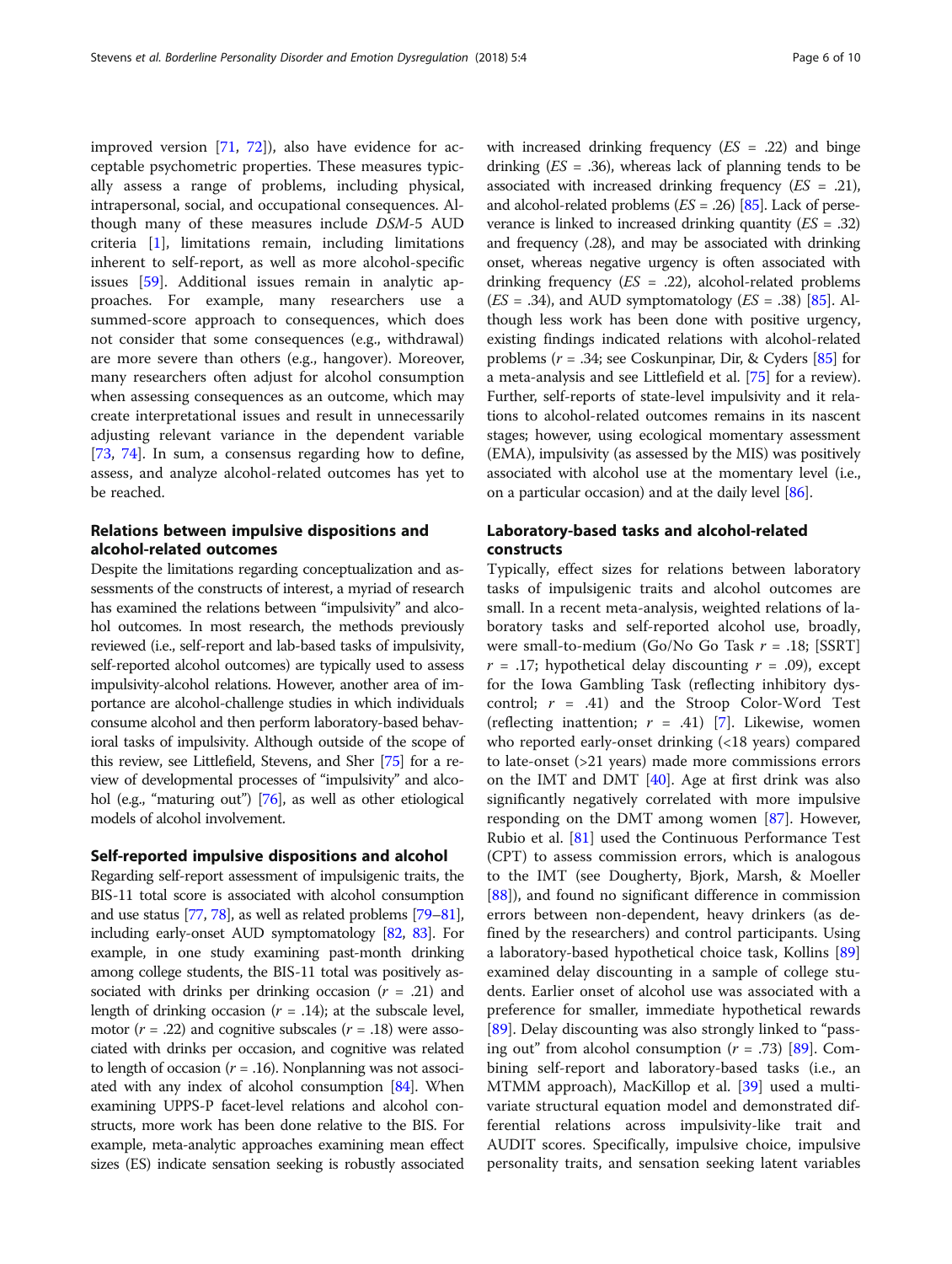were significantly positively predictive of AUDIT scores, whereas the construct of impulsive action was unrelated (correlations not provided).

# Alcohol challenge studies and impulsive dispositions

Alcohol challenge studies are another approach to examine the impulsivity-alcohol relation. In these studies, experimentally controlled alcohol use is typically treated as the independent variable to determine its influence on behavioral task performance. These studies eliminate some limitations inherent to self-report methods and may yield more causal inferences.

For example, in some alcohol administration studies, individuals who consumed alcohol tended to discount smaller, more immediate hypothetical rewards at lower rates than sober individuals [[90](#page-9-0)]. This is contrary to later findings by Dougherty, Marsh-Richard, Hatzis, Nouvion, and Mathias [[91](#page-9-0)] who investigated the dose-dependent effects of alcohol on three laboratory-based impulsivity tasks (IMT, GoStop, and SKIP). Their results suggested a dose-dependent relation for commission errors on the IMT across time, whereas performance on the GoStop (a measure of response inhibition), but not the SKIP (a measure of delay discounting). Indeed, individuals responded more impulsively on the GoStop task across all time points (i.e., 0.25-hour, 1-hour, and 2-hour), regardless of dose. Alcohol consumption resulted in more delay discounting at the one- and two-hour time points, regardless of dose, on the SKIP. In sum, it appears the studies of impulsivity-alcohol relations yield equivocal findings, which may vary as a function of the task used (see Weafer & Fillmore [\[92](#page-9-0)] for a review).

### Summary and future directions

Although notable methodological advances have been made in the area of impulsivity and alcohol research (e.g., sophisticated frameworks of impulsigenic personality traits, advanced statistical approaches, psychometrically-supported state-level measures, alcohol-challenge studies, MTMM designs), much work is needed to elucidate relations between impulsive dispositions and alcohol-related outcomes. Research aiming to establish a conceptual model of impulsivity that integrates self-report and laboratory-based constructs is worthy of attention, as this would advance the field by increasing interpretability of findings and facilitating comparability across studies. The studies reviewed represent a necessary and important first step in this process. We now provide some notable limitations, as well as potential solutions and associated future directions we hope will advance the understanding of the impulsive disposition-alcohol relation.

One concern is the possibility that self-report and laboratory-based tasks are conceptually distinct constructs. More specifically, it is arguable that laboratory tasks are a measure of "ability" as opposed to a "response style," and modest correlations are typical for ability vs. response style measures (see Sharma et al. [\[7](#page-8-0)]). If this is the case, one logical conclusion is that "the two methodologies assess different phenomena entirely – a large-scale version of the jingle phenomena – such that it is a fruitless effort to pursue any integration of these literatures" (Sharma et al. [[7\]](#page-8-0), p. 388). Thus, a unifying conceptualization of impulsigenic traits is needed.

We agree with Cyders [\[9](#page-8-0)], who asserts that if researchers continue to use the term "impulsivity" to refer to several related, but distinct constructs "we will continue to muddy the water, mask existing effects, misunderstand existing research, and fail to move forward past the question of Is impulsivity related to psychopathology and how?" (p. 2). Plainly stated, we caution the reader from using the term "impulsivity."

Further, distinguishing between state- and trait-level impulsivity is an important consideration when examining alcohol use and related problems, as it is arguable that when an impulsive behavior occurs (i.e., state-level) is equally (or perhaps more) clinically relevant than if a person has the proclivity for impulsive behavior (i.e., trait-level). Assessment of state-level impulsivity is a burgeoning area of research, and future directions including examination of the MIS factor structure (outside of its original sample), convergent and discriminant validity using laboratory-based tasks (i.e., an MTMM approach), as well as investigating its criterion validity (e.g., alcohol consumption, risky behavior).

One obstacle we continue to face as we attempt to bridge the gap between self-report and laboratory-based findings is the confounding impact of method variance. Indeed, previous attempts to examine self-report and laboratory-based impulsivity measures simultaneously resulted in method components, aptly named by Meda et al. [[93\]](#page-9-0). Current research attempting to construct a comprehensive conceptual model of impulsivity [[39](#page-8-0)] may be confounded by method effects. Therefore, future directions include creating and/or refining laboratorybased and self-report assessments of distinct impulsigenic constructs (e.g., sensation seeking, urgency, impulsive decision-making) to be able to utilize a true MTMM approach [\[57](#page-9-0)]. It may also be beneficial to utilize more nuanced classifications of impulsive dispositions measured by laboratory tasks (e.g., separating impulsive decision making, motor impulsivity, and cognitive impulsivity; [[94](#page-9-0)]). Additionally, measuring domain-specific impulsivity may have clinical and practical utility (e.g., the Domain-Specific Risk-Taking Scale [DOSPERT], which include areas like safety/health,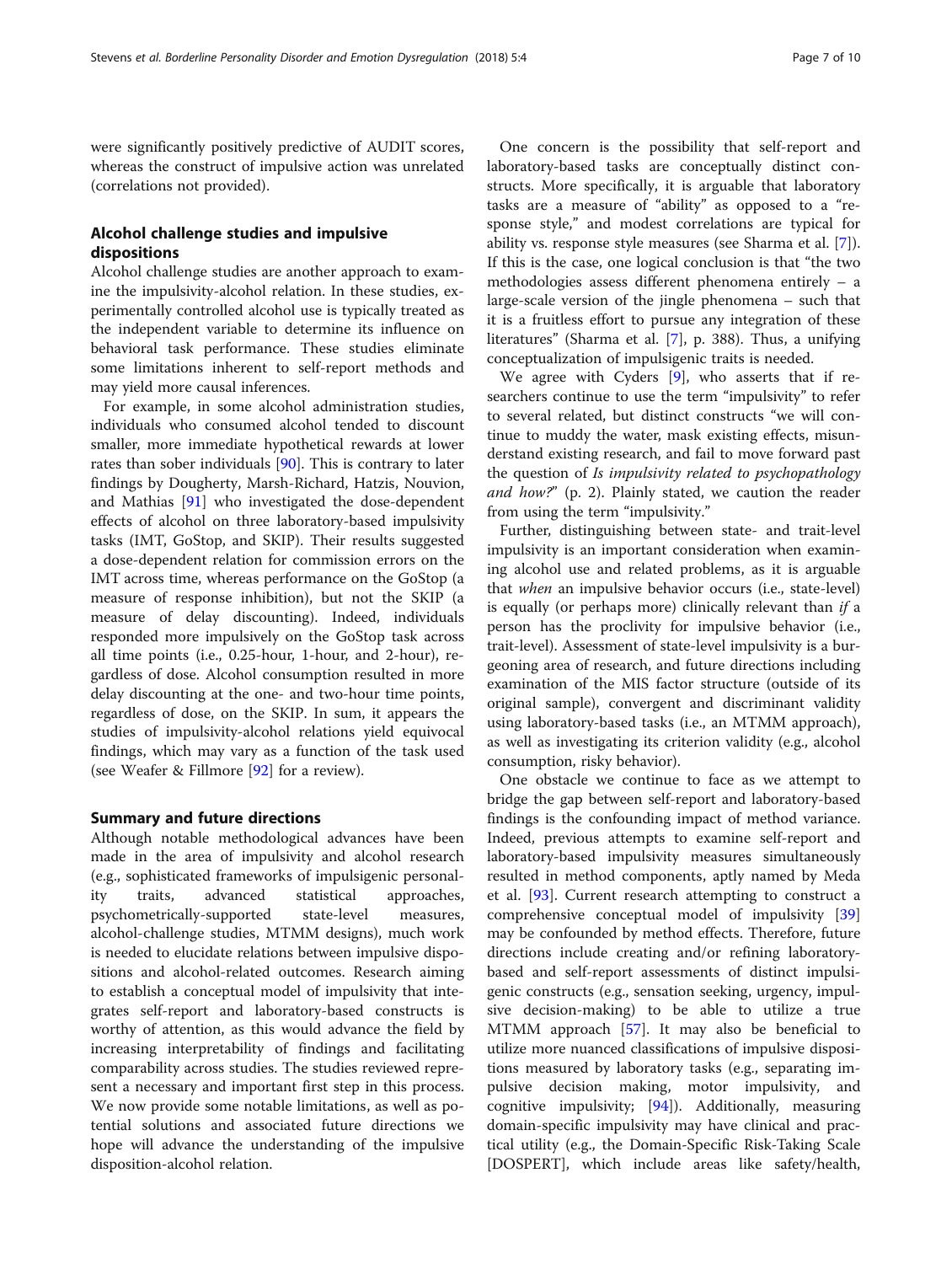<span id="page-7-0"></span>recreational, and social decisions; [[95\]](#page-9-0)). This domainspecific approach may also be helpful in designing laboratory-based tasks to correspond to self-report measures of specific impulsive dispositions.

Further, we believe some considerations may be useful for future research utilizing existing measures. For example, when using the UPPS-P, items should be modeled as ordinal, as a 4-point Likert-type response scale for individual items does not reflect a continuous variable. Additionally, although work examining latent structures of impulsive traits use advanced methods and multimethod approaches, exploratory factor analyses (EFAs) are conducted using suboptimal methods (e.g., principal components analysis; Sharma et al., [[17\]](#page-8-0)), or are not conducted prior to confirmatory factor analyses [\[39](#page-8-0)]). For example, although the motor subscale of the BIS-11 was modeled as an impulsive personality trait, this may be a self-report measure of impulsive action [\[39](#page-8-0)], which may have been evidenced by appropriate exploratory models. Moreover, replication studies are needed to confirm purported conceptual models of impulsivity.

In line with current trends in impulsivity assessment, incorporating EMA designs when assessing alcohol use and associated variables (e.g., consequences, motives, and protective behavioral strategies) will also serve to further research on the impulsive trait-alcohol link (see Trull & Ebner-Priemer [\[96\]](#page-9-0)). To utilize benefits of an MTMM approach, alcohol research endeavors can also use transdermal alcohol monitoring (e.g., Secure Continuous Remote Alcohol Monitor [SCRAM]) [[97\]](#page-9-0), which would also be a great improvement over tradition selfreport methods. Clinically, just-in-time adaptive interventions [[98\]](#page-9-0) may benefit from inclusion of state-level impulsivity in algorithms for delivering interventions. Going forward, it will also be necessary for clinicians and researchers to use consistent and psychometricallysupported definitions and assessments of alcohol consumption and AUDs, as well as impulsive dispositions. To evaluate these measures and better understand relations between impulsigenic traits and alcohol-related outcomes, cognitive interviewing and observational data may be useful (see Durbin & Hicks [[99](#page-9-0)]).

#### Conclusions

Although multiple associations have been identified between various types of impulsive dispositions and alcoholrelated outcomes, advancements in conceptualization, assessment, and methodology are necessary before a clearer understanding of these relations can be obtained. Research efforts have made great strides toward examining these complex relations, though much more is needed to discern the role of impulsigenic traits on alcohol use and related outcomes to better inform prevention and treatment of alcohol use problems and disorders. Nevertheless,

with advances in statistical analytic procedures, this is a particularly exciting area of study, as researchers may now be able to better understand within-person relations of impulsivity and problematic alcohol use (see Lievens [\[100](#page-9-0)] for a recent review discussing personality-situation interplay and assessment approaches to broaden the range of methodological techniques in personality research). As discussed, we suggest that a unifying conceptualization, consistent nomenclature, state- and trait-level assessment, and EMA designs may be particularly useful in elucidating precise relations between impulsive dispositions and alcohol.

#### Abbreviations

AUD: Alcohol use disorder; AUDIT: Alcohol use disorder identification test; BIS-11: Barrett impulsiveness scale  $-11<sup>th</sup>$  revision; CPT: Continuous performance test; DMT: Delayed memory test; DOSPERT: Domain-specific risk-taking scale; DSM-5: Diagnostic and statistical manual of mental disorders, 5th edition; EFA: Exploratory factor analyses; EMA: Ecological momentary assessment; EPQ-R: Eysenck personality questionnaire-revised; IMT: Immediate memory test; MCQ: Monetary choice questionnaire; MIS: Momentary impulsivity scale; MPQ: Multidimensional personality questionnaire; MTMM: Multi-trait-multimethod; SCRAM: Secure continuous remote alcohol monitor; SKIP: Single key impulsivity paradigm; SSRT: Stopsignal reaction time task; TCIP: Two choice impulsivity paradigm; TPQ: Tridimensional personality questionnaire

#### Acknowledgements

Not applicable.

#### Funding

Not applicable.

# Availability of data and materials

Not applicable.

#### Authors' contributions

AKS, AKL, and BEB performed the literature review and outlined the manuscript. AKS and BEB wrote the initial version of the manuscript, which was edited by AKL, who also made substantial writing contributions. All authors read and approved the final manuscript.

#### Ethics approval and consent to participate

Not applicable.

#### Consent for publication

Not applicable.

#### Competing interests

The authors declare that they have no competing interests.

#### Publisher's Note

Springer Nature remains neutral with regard to jurisdictional claims in published maps and institutional affiliations.

#### Received: 3 January 2018 Accepted: 1 March 2018 Published online: 09 March 2018

#### References

- 1. American Psychiatric Association. Diagnostic and statistical manual of mental disorders. 5th ed. Washington, DC: Author; 2013.
- 2. Lejuez CW, Magidson JF, Mitchell SH, Sinha R, Stevens MC, De Wit H. Behavioral and biological indicators of impulsivity in the development of alcohol use, problems, and disorders. Alcohol Clin Exp Res. 2010;34:1334–45.
- 3. Sher KJ, Trull TJ, Bartholow B, Vieth A. Personality and alcoholism: Issues, methods, and etiological processes. In: Bland H, Leonard K,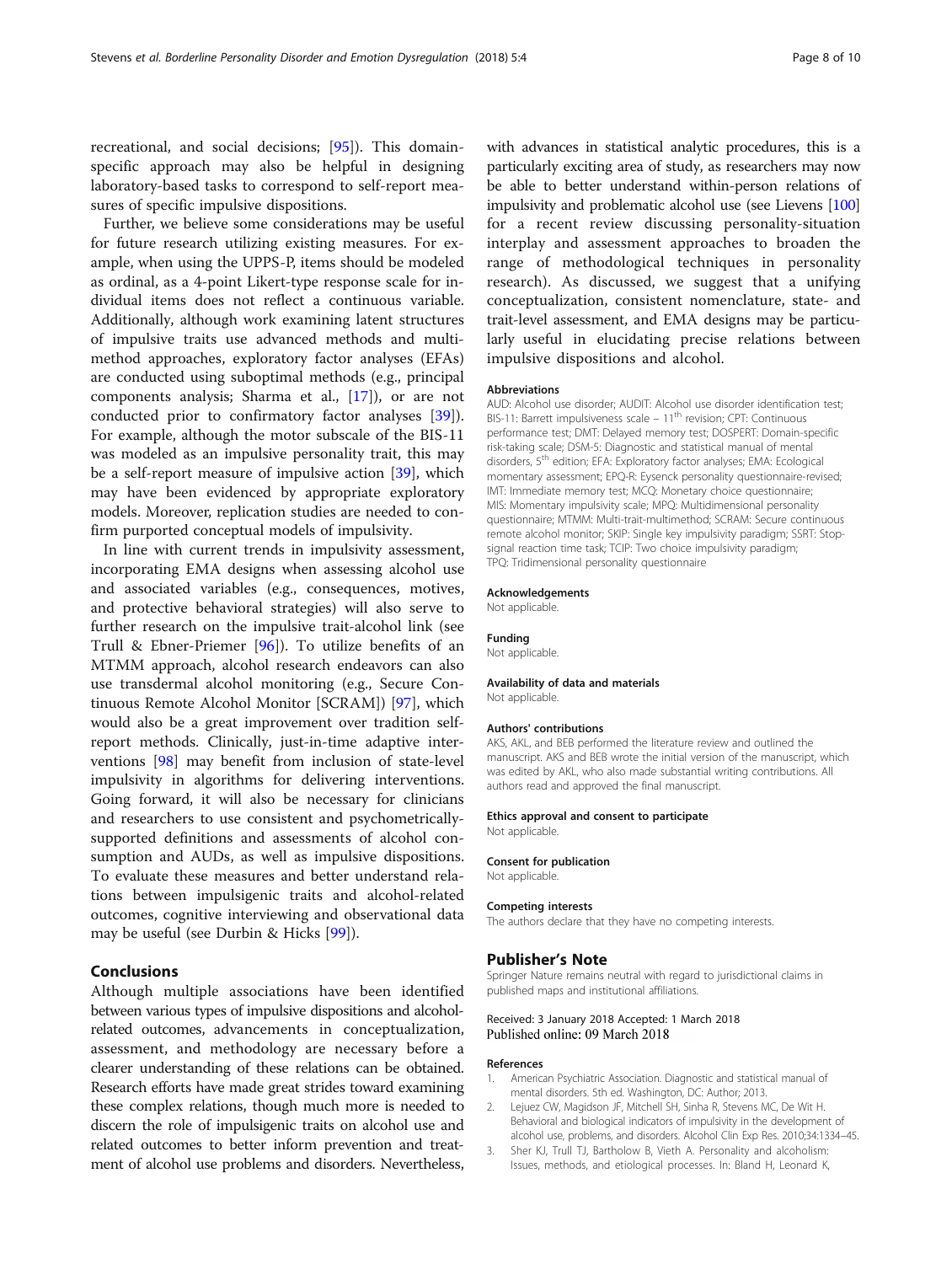<span id="page-8-0"></span>editors. Psychological theories of drinking and alcoholism. New York: Plenum; 1999. p. 55–105.

- 4. Smith GT, Fischer S, Cyders MA, Annus AM, Spillane NS, McCarthy DM. On the validity and utility of discriminating among impulsivity-like traits. Assessment. 2007;14:155–70.
- 5. Littlefield AK, Sher KJ. Personality and substance use disorders. In: Sher KJ, editor. Handbook of substance use and substance use disorders. New York: Oxford University Press; 2016. p. 351–74.
- 6. Berg JM, Latzman RD, Bliwise NG, Lilienfeld SO. Parsing the heterogeneity of impulsivity: a meta-analytic review of the behavioral implications of the UPPS for psychopathology. Psychol Assess. 2015; 27:1129–46.
- 7. Sharma L, Markon KE, Clark LA. Toward a theory of distinct types of "impulsive" behaviors: A meta-analysis of self-report and behavioral measures. Psychol Bull. 2014;140:274–408.
- Evenden J. Impulsivity: a discussion of clinical and experimental findings. J Psychopharmocol. 1999;13:180–92.
- Cyders MA. The misnomer of impulsivity: Commentary on "choice impulsivity" and "rapid-response impulsivity" articles by Hamilton and colleagues. Personal Disord. 2015;6:204–5.
- 10. Block J. A contrarian view of the five-factor approach to personality description. Psychol Bull. 1995;117:187–215.
- 11. Tellegen A. Structure of mood and personality and their relevance to assessing anxiety, with an emphasis on self-report. In: Tuma AH, Maser JD, editors. Anxiety and the anxiety disorders. Minneapolis, Minnesota: University of Minnesota Press; 1985. p. 681–706.
- 12. Eysenck SBG, Eysenck HJ, Barrett P. A revised version of the psychoticism scale. Pers Individ Differ. 1985;6:21–9.
- 13. Zuckerman M, Kuhlman D, Joireman J, Teta P, Kraft M. A comparison of the three structural models for the personality: the big three, the big five and the alternative five. J Pers Soc Psychol. 1993;65:757–68.
- 14. Smith GT, McCarthy DM, Zapolski TCB. On the value of homogeneous constructs for construct validation, theory testing, and the description of psychopathology. Psychol Assess. 2009;21:272–84.
- 15. Blanchard BE, Stevens AK, Littlefield AK, Talley AE, Brown JL. Examining the link between nonmedical use of sedatives, tranquilizers, and pain relievers with dispositions toward impulsivity among college students. Addict Behav. 2017;69:8–13.
- 16. Tomko RL, Solhan MB, Carpenter RW, Brown WC, Jahng S, Wood PK, et al. Measuring impulsivity in daily life: the momentary impulsivity scale. Psychol Assess. 2014;26:339–49.
- 17. Sharma L, Kohl K, Morgan TA, Clark LA. "Impulsivity": relations between selfreport and behavior. J Pers Soc Psychol. 2013;104:559–75.
- 18. Reise SP, Moore TM, Sabb FW, Brown AK, London ED. The Barratt Impulsiveness Scale–11: reassessment of its structure in a community sample. Psychol Assess. 2013;25:631–42.
- Patton JH, Stanford MS, Barratt ES. Factor structure of the Barratt impulsiveness scale. J Clin Psychol. 1995;51:768–74.
- 20. Lynam D, Smith GT, Cyders MA, Fischer S, Whiteside SA. The UPPS-P: a multidimensional measure of risk for impulsive behavior. Unpublished technical report. 2007;
- 21. Stanford MS, Mathias CW, Dougherty DM, Lake SL, Anderson NE, Patton JH. Fifty years of the Barratt Impulsiveness Scale: An update and review. Pers Indiv Differ. 2009;47:385–95.
- 22. Cyders MA, Smith GT. Emotion-based dispositions to rash action: positive and negative urgency. Psychol Bull. 2008;134:807–28.
- 23. Whiteside SP, Lynam DR. The five factor model and impulsivity: using a structural model of personality to understand impulsivity. Pers Individ Differ. 2001;30:669–89.
- 24. Weafer J, Baggott MJ, de Wit H. Test–retest reliability of behavioral measures of impulsive choice, impulsive action, and inattention. Exp Clin Psychopharmacol. 2013;21:475–81.
- 25. Stevens AK, Blanchard BE, Shi M, Littlefield AK. Testing measurement invariance of the UPPS-P Impulsive Behavior Scale in Hispanic/Latino and non-Hispanic/Latino college students. Psychological Assessment. 2017; <https://doi.org/10.1037/pas0000494>.
- 26. Cyders MA. Impulsivity and the sexes: measurement and structural invariance of the UPPS-P Impulsive Behavior Scale. Assessment. 2013;20:86–97.
- 27. Hamilton CM, Strader LC, Pratt JG, Maiese D, Hendershot T, Kwok RK, et al. The PhenX Toolkit: get the most from your measures. Am J Epidemiol. 2011;174:253–60.
- 28. Cyders MA, Coskunpinar A. Measurement of constructs using self-report and behavioral lab tasks: Is there overlap in nomothetic span and construct representation for impulsivity? Clin Psychol Rev. 2011;31:965–82.
- 29. Sperry SH, Lynam DR, Walsh MA, Horton LE, Kwapil TR. Examining the multidimensional structure of impulsivity in daily life. Pers Individ Differ. 2016;94:153–8.
- 30. Northrup DA. The problem of the self-report in survey research. North York, Ontario, Canada: Institute for. Social Research. 1997;
- 31. Dick DM, Smith G, Olausson P, Mitchell SH, Leeman RF, O'Malley SS, et al. Understanding the construct of impulsivity and its relationship to alcohol use disorders. Addict Biol. 2010;15:217–26.
- 32. Hamilton KR, Littlefield AK, Anastasio N, Cunningham KA, Fink LA, Wing VC, et al. Rapid-response impulsivity: Definitions, measurement issues, and clinical implications. Pers Disord: Theory, Res Treatment. 2015;6:168–81.
- 33. Hamilton KR, Mitchell MR, Wing VC, Balodis IM, Bickel WK, Filmore M, et al. Choice impulsivity: Definitions, measurement issues, and clinical implications. Personality Disorders: Theory. Res Treatment. 2015;6:182–98.
- 34. Dougherty DM, Mathias CW, Marsh DM, Jagar AA. Laboratory behavioral measures of impulsivity. Behav Res Methods. 2005;37:82–90.
- 35. Dougherty DM, Marsh DM, Mathias CW. Immediate and delayed memory tasks: a computerized behavioral measure of memory, attention, and impulsivity. Behav Res Methods. 2002;34:391–8.
- 36. Conners KC, Staff MHS. Conners' continuous performance test II. North Tonawanda. NY: Multi-Health Systems.
- 37. Kirby KN, Petry NM, Bickel WK. Heroin addicts have higher discount rates for delayed rewards than non-drug-using controls. J Exp Psychol Gen. 1999;128:78–87.
- 38. Fillmore MT, Weafer J. In: MacKillop J, de Wit H, editors. Behavioral inhibition and addiction. West Sussex: Wiley; 2013, p. 135–67.
- 39. MacKillop J, Weafer J, C Gray J, Oshri A, Palmer A, de Wit H. The latent structure of impulsivity: impulsive choice, impulsive action, and impulsive personality traits. Psychopharmacology. 2016;233:3361–70.
- 40. Cyders MA, Coskunpinar A. The relationship between self-report and lab task conceptualizations of impulsivity. J Res Pers. 2012;46:121–4.
- 41. Stevens AK, Littlefield AK, Talley AE, Brown JL. Do individuals higher in impulsivity drink more impulsively? A pilot study within a high risk sample of young adults. Addict Behav. 2017;65:147–53.
- 42. Burris JL, Riley E, Puleo GE, Smith GT. A longitudinal study of the reciprocal relationship between ever smoking and urgency in early adolescence. Drug Alcohol Depend. 2017;178:519–26.
- 43. Riley EN, Rukavina M, Smith GT. The reciprocal predictive relationship between high-risk personality and drinking: an 8-wave longitudinal study in early adolescents. J Abnorm Psychol. 2016;125:798–804.
- 44. Smith GT, Guller L, Zapolski TC. A comparison of two models of urgency: urgency predicts both rash action and depression in youth. Clin Psychol Sci. 2013;1:266–75.
- 45. Smith GT, Cyders MA. Integrating affect and impulsivity: The role of positive and negative urgency in substance use risk. Drug Alcohol Depend. 2016;163:S3–12.
- 46. Gullo MJ, Loxton NJ, Dawe S. Impulsivity: four ways five factors are not basic to addiction. Addict Behav. 2014;39:1547–56.
- 47. Derefinko K, DeWall CN, Metze AV, Walsh EC, Lynam DR. Do different facets of impulsivity predict different types of aggression? Aggressive Behavior. 2011;37:223–33.
- 48. Cloninger C. Neurogenetic adaptive mechanisms. Science. 1987;236:410–6.
- 49. Slutske WS, Heath AC, Madden PA, Bucholz KK, Statham DJ, Martin NG. Personality and the genetic risk for alcohol dependence. J Abnorm Psychol. 2002;111:124–33.
- 50. King KM, Patock-Peckham JA, Dager AD, Thimm K, Gates JR. On the mismeasurement of impulsivity: trait, behavioral, and neural models in alcohol research among adolescents and young adults. Current Addiction Reports. 2014;1:19–32.
- 51. Lansbergen MM, Schutter DJ, Kenemans JL. Subjective impulsivity and baseline EEG in relation to stopping performance. Brain Res. 2007; 1148:161–9.
- 52. Ramautar JR, Kok A, Ridderinkhof KR. Effects of stop-signal probability in the stop-signal paradigm: the N2/P3 complex further validated. Brain Cogn. 2004;56:234–52.